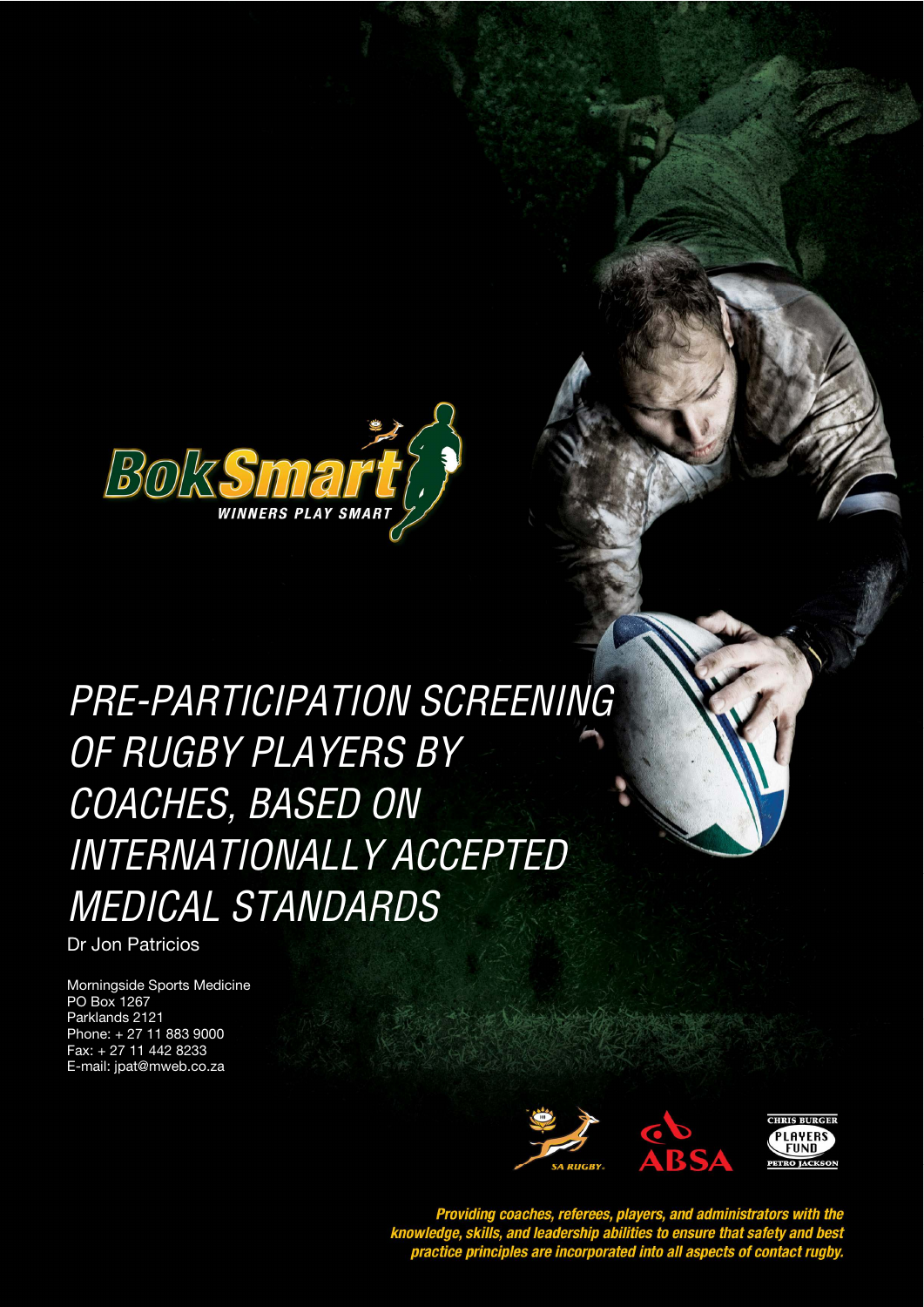#### *ABSTRACT*

A comprehensive medical history forms a significant part of any medical assessment or screening. In the sports participant, pre-participation screens are aimed at determining those aspects of personal and family history that place the participant at greater risk of sudden death, serious illness, or musculoskeletal injury. In rugby, where the incidence of head and neck injuries is generally higher than in other sports, an emphasis needs to be placed on screening for potential risk factors for neurological injury. In a South African rugby environment, pre-season medical screening is not standard and, indeed, rarely practiced. In school and club settings, the rugby coach is often the person who has the most contact with players, and therefore in the best position to conduct an initial screen. This article serves to review the relevant literature pertinent to risk factors which need to be identified in a pre-participation assessment.

Key words: rugby, pre-participation screen, sudden death, concussion

#### *INTRODUCTION*

In any medical consultation, the patient's history serves as a very important initial assessment of their presenting complaint or condition. Pre-participation evaluations (PPEs) are designed largely for medically qualified personnel to screen for players who may be at risk of illness or injury.2;4;11;15;19;22;26;28;30;32;33;36. Much of the emphasis is on cardiovascular disease, as this is the largest cause of sudden death in young sports participants.<sup>20</sup> In South African rugby, particularly at school and club level, pre-participation screening is rarely conducted due to a lack of resources and skills. In designing a pre-participation screen for coaches, the challenge is to be able to "red flag" potentially serious cardiovascular risk factors, as well as musculoskeletal and neurological risks pertinent to a collision sport such as rugby. In particular, the assessment should contain easily understood questions that cast the screening net wide enough to determine who should be formally medically assessed. <sup>18</sup>

#### *CARDIOVASCULAR SCREENING*

Most athletes are healthy. Only 3 to 13 percent require further evaluation, and the disqualification rate for 10 million annual examinations is less than 1 percent.<sup>32</sup> The overall rate of sudden death in male sports participants younger than 35 years is quite low, approximately 0.75 sudden deaths per 100,000 participants per year.<sup>20</sup> Congenital cardiac anomalies account for most sudden deaths in these patients. The most common anomalies are hypertrophic cardiomyopathy and coronary artery anomalies.<sup>1;20</sup> The most common coronary abnormality is a left main coronary artery originating off the right sinus. Myocarditis, rupture of the aorta, arrhythmogenic right ventricular dysplasias, idiopathic left ventricular hypertrophy, aortic stenosis, and premature coronary artery disease account for most of the remaining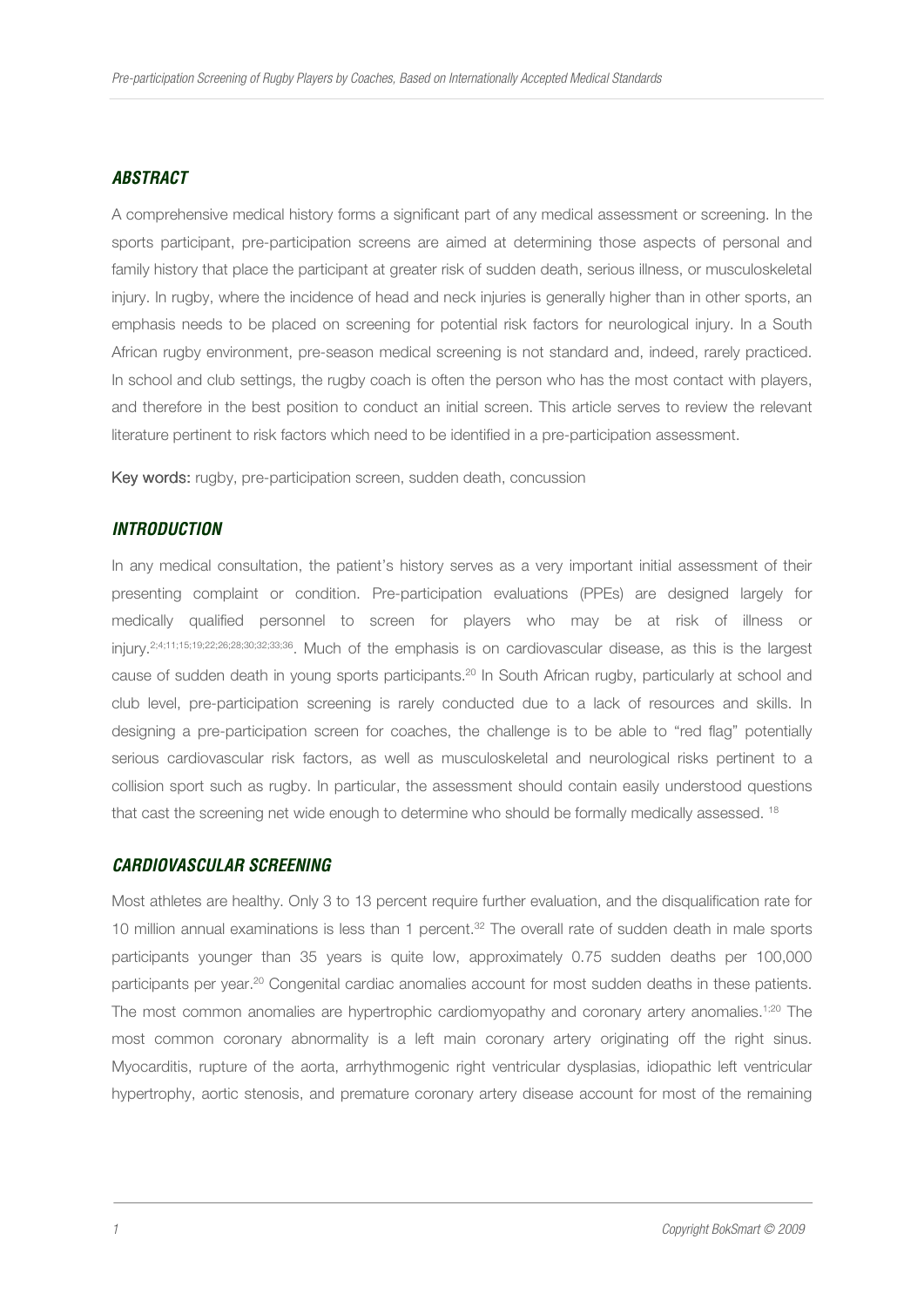fatalities.<sup>4</sup> Leading causes of non-traumatic, non-cardiac sports death are exertional hyperthermia, followed by exertional rhabdomyolysis and status asthmaticus.<sup>35</sup>

Cardiovascular screening is regarded as the most important part of a PPE because of the potential for sudden death in athletes with undiagnosed heart disease. 6;23 Personal and family histories of cardiovascular disease have been shown to be more sensitive screens than a physical examination revealing 64-78% of conditions that could prohibit or alter sports participation.<sup>19;36</sup> Screening on the basis of cardiovascular symptoms is certainly not comprehensive and hypertrophic cardiomyopathy, the most common cause of death on the field among 12 to 32-year-old athletes, may not produce symptoms before sudden death.<sup>25</sup> Hypertrophic cardiomyopathy is a heterogeneous group of disorders acquired through autosomal dominant transmission with incomplete penetrance, and signs and symptoms may not become manifest until early adulthood.<sup>21</sup> Detecting persons with Marfan syndrome before they participate in sports is important because the defective aortic media can rupture during basketball, volleyball and, presumably, other sports activities – including rugby.<sup>14</sup> Where a layperson – such as a coach – is performing the screen, has limited experience in screening for potential risks such as Marfan syndrome, and does not have the benefit of an examination or ancillary studies (e.g. ECGs) to supplement the history, the risks may be greater. A summary of critical questions which should be asked as part of the pre-participation screening for cardiovascular conditions is shown in Table 1.

#### *NEUROLOGIC*

Head and neck injuries account for the largest proportion of catastrophic injuries in South African rugby <sup>31</sup> and should therefore be adequately screened for in any PPE.

#### *NECK INJURIES*

A report of burning pain, weakness, numbness or tingling in all four or only the upper extremities raises concerns of cervical spine impingement. Possible etiologies for this condition would include atlantoaxial instability, congenital fusions and disk herniations.<sup>20</sup>

#### *NERVE INJURIES*

'Burners' or 'stingers' are usually secondary to a brachial plexus stretch or cervical root irritation. The player should be free of any neck or radicular pain, and have full range of motion and strength in all movements of the cervical spine before returning to the rugby field.<sup>9</sup> Recurrent episodes require referral for cervical radiographic studies before clearance.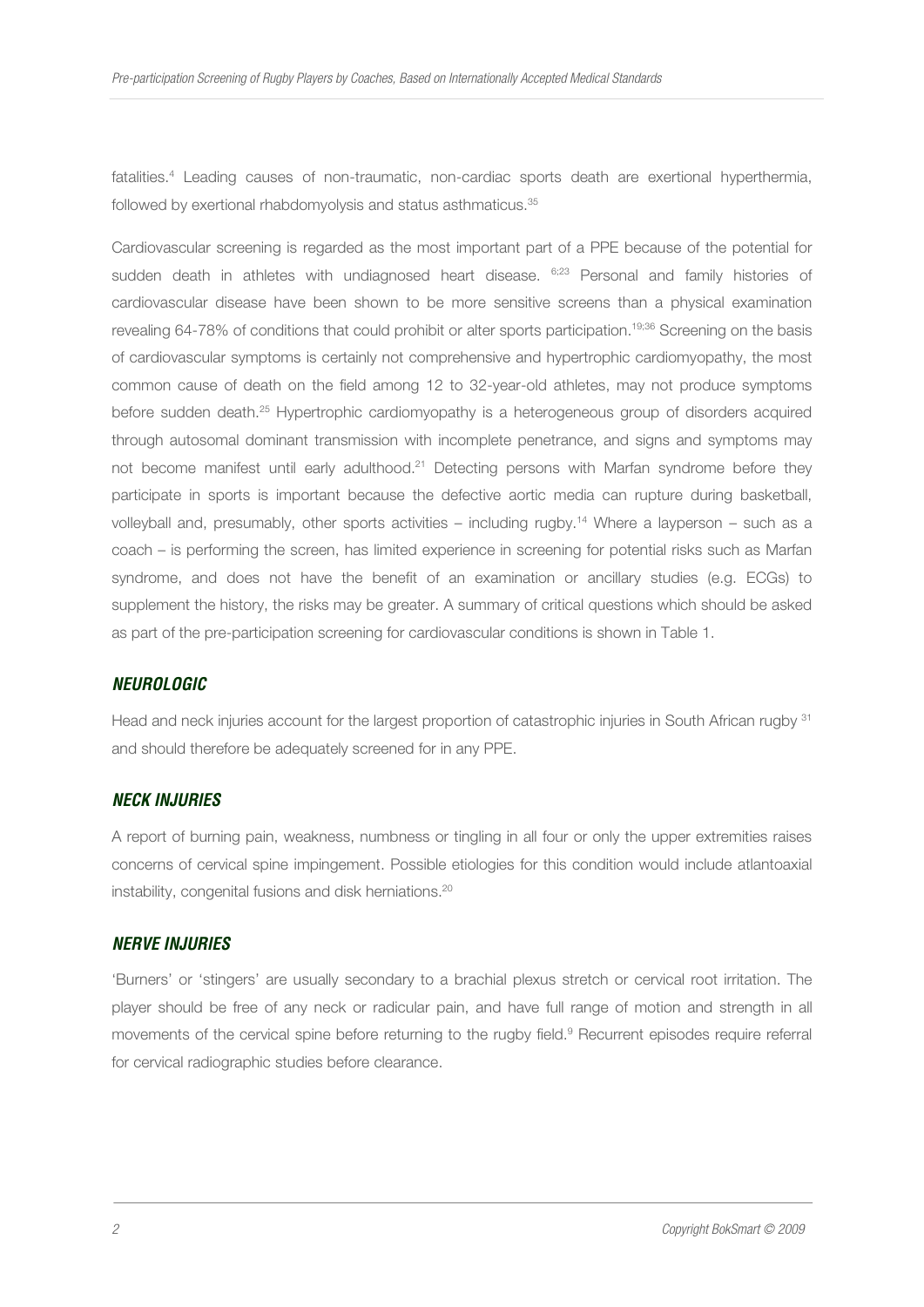#### *CONCUSSION*

Pre-participation examinations for neurological problems such as concussion are extremely difficult, as most concussions recover fully and leave no residual indicators. In addition, concussions sustained in contact and collision sports may simply reflect an athlete's level of exposure to the sport rather than an underlying intrinsic risk factor.<sup>11</sup>

The definition of concussion has been broadened to include any trauma-induced alteration in mental state (Table 2) and does not necessarily include a loss of consciousness or amnesia as in previous definitions.<sup>5;7;9;17</sup> The range of symptoms possibly associated with concussion should be made clear to players, many of whom may not have recognised or appreciated their significance.

 Risks of playing with prolonged concussion include exacerbation or prolongation of symptoms of the post-concussion syndrome. This is of particular significance to young players exposed to a learning environment. The second-impact syndrome is a less common but far more catastrophic consequence of unrecognised or poorly-managed concussion. A second blow (even a relatively mild impact) to a brain that has not yet recovered from a previous blow may result in loss of autoregulation.<sup>8;13</sup> Any player that is still symptomatic from a concussive blow should not be exercising and definitely not playing rugby.  $5;16;17$ Finally, there is evidence of the cumulative effect of concussions, particularly where these injuries may not have been recognised or managed appropriately.<sup>10</sup> Coaches detecting any symptoms, recent history of concussion or multiple concussions in a player should ensure that the player seek appropriate medical advice.

In order to help mitigate the difficulties in detecting concussion risk in rugby, it is recommended that an additional and more extensive baseline screening of symptoms, previous episodes and co-morbid neurological and psychological risk factors be conducted.<sup>28</sup> In addition, the emergence of computerised neuropsychological testing, where accessible, provides the player with an assessment that may give insight into cognitive compromise related to previous injuries, and serve as a baseline measure against which the consequences of further concussions may be measured.  $5,16,17$ 

#### *CONVULSIVE DISORDERS*

Guidelines from the American Academy of Pediatrics 3 clear young athletes with well-controlled convulsive disorders for participation in conventional school-sponsored sports. However, in a sport with a higher risk, including rugby, neurological consultation should be considered. Players with poorly controlled seizures should be prevented from playing rugby.<sup>20</sup>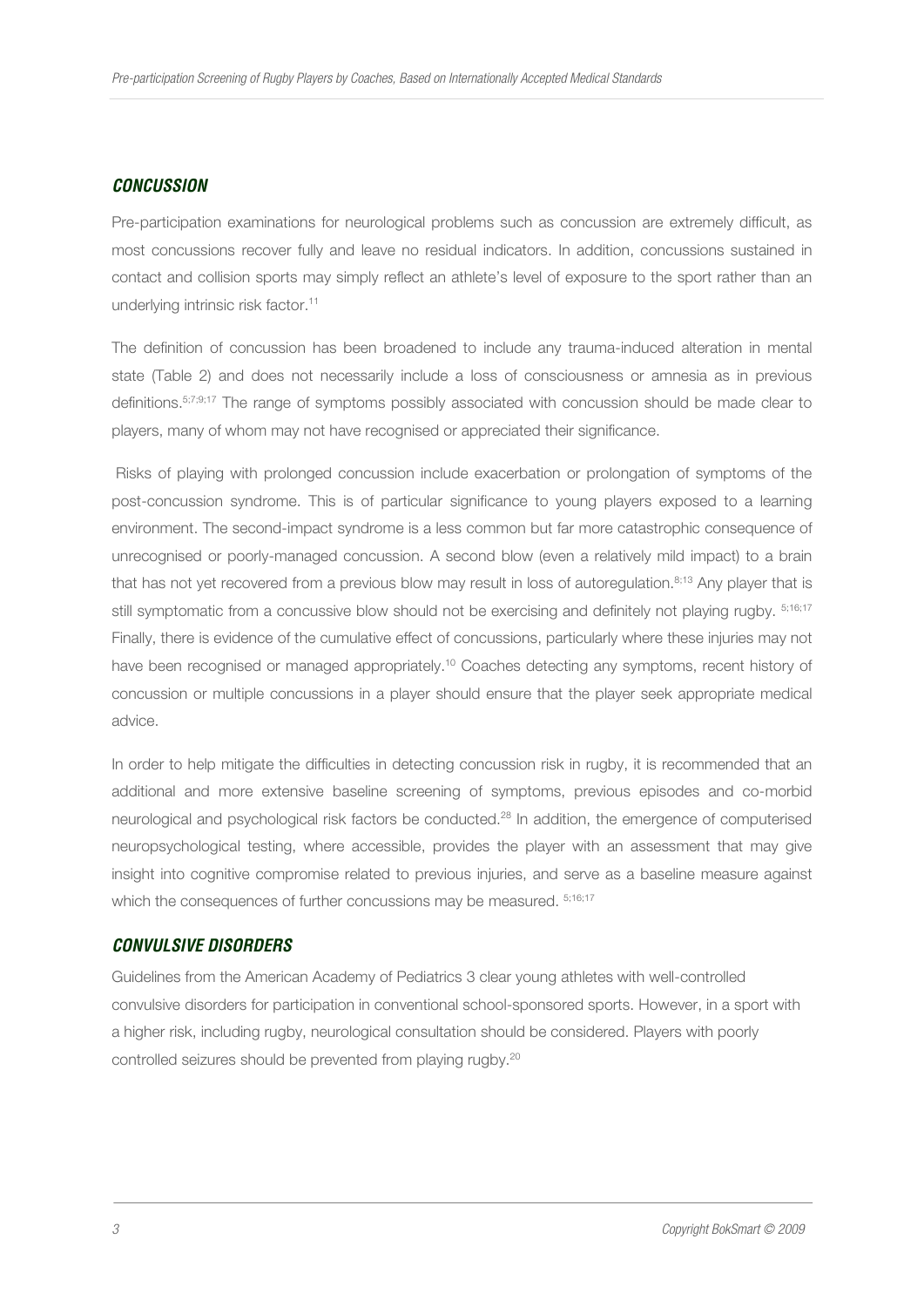#### *MUSCULOSKELETAL INJURIES*

Most studies have shown that musculoskeletal findings are the major category of abnormalities leading to restriction from sports activities.<sup>33</sup> The most common musculoskeletal injury to restrict an athlete from activity is a knee injury, followed by an ankle injury.<sup>15</sup> In musculoskeletal injuries, the chance of re-injury is high without proper rehabilitation.<sup>1</sup> Specific examples include patella and shoulder dislocations. <sup>33</sup> However, this category of injury is unlikely to be catastrophic and therefore, in the interests of efficiency, should receive no more than a mention in a coach's PPE.

#### *CURRENT INFECTIONS*

Conditions such as influenza or gastroenteritis affecting the player at the time of questioning should preclude him or her from training and appropriate medical care should be sought to avoid the risk of myocarditis and pericarditis.<sup>20;30;33</sup>

#### *EXERCISE-INDUCED ASTHMA*

Status asthmaticus is one of the non-traumatic causes of death in high school and university athletes. However, the incidence in survey populations is only four deaths in 30 million athletes. <sup>35</sup> Evidence of exercise-induced asthma is sought in the pre-participation examination so that medical prophylaxis (typically with a beta agonist) can be implemented, not to disqualify the athlete.

#### *HEAT-RELATED ILLNESS*

 Physicians can screen for a tendency toward exertional hyperthermia by asking about a previous history of heat-related illness. Athletes with this condition are usually allowed to participate in sports, but temperature extremes must be avoided and appropriate means of cooling such as breaks in play and iced towel-downs should be followed.<sup>33</sup>

#### *SICKLE CELL TRAIT*

The American Academy of Pediatrics and the National Collegiate Athletic Association recommend that persons with sickle cell trait be allowed to participate in sports without any restrictions.<sup>3</sup> There is evidence that persons with sickle cell trait have increased susceptibility to exertional rhabdomyolysis, with the potential for renal failure and death. Patients with sickle cell trait should be counselled about appropriate hydration and acclimatisation to reduce risks.

Rugby players should note that high exertion and contact or collision sports are generally contraindicated in patients with sickle cell disease, even if appropriate hydration can be ensured.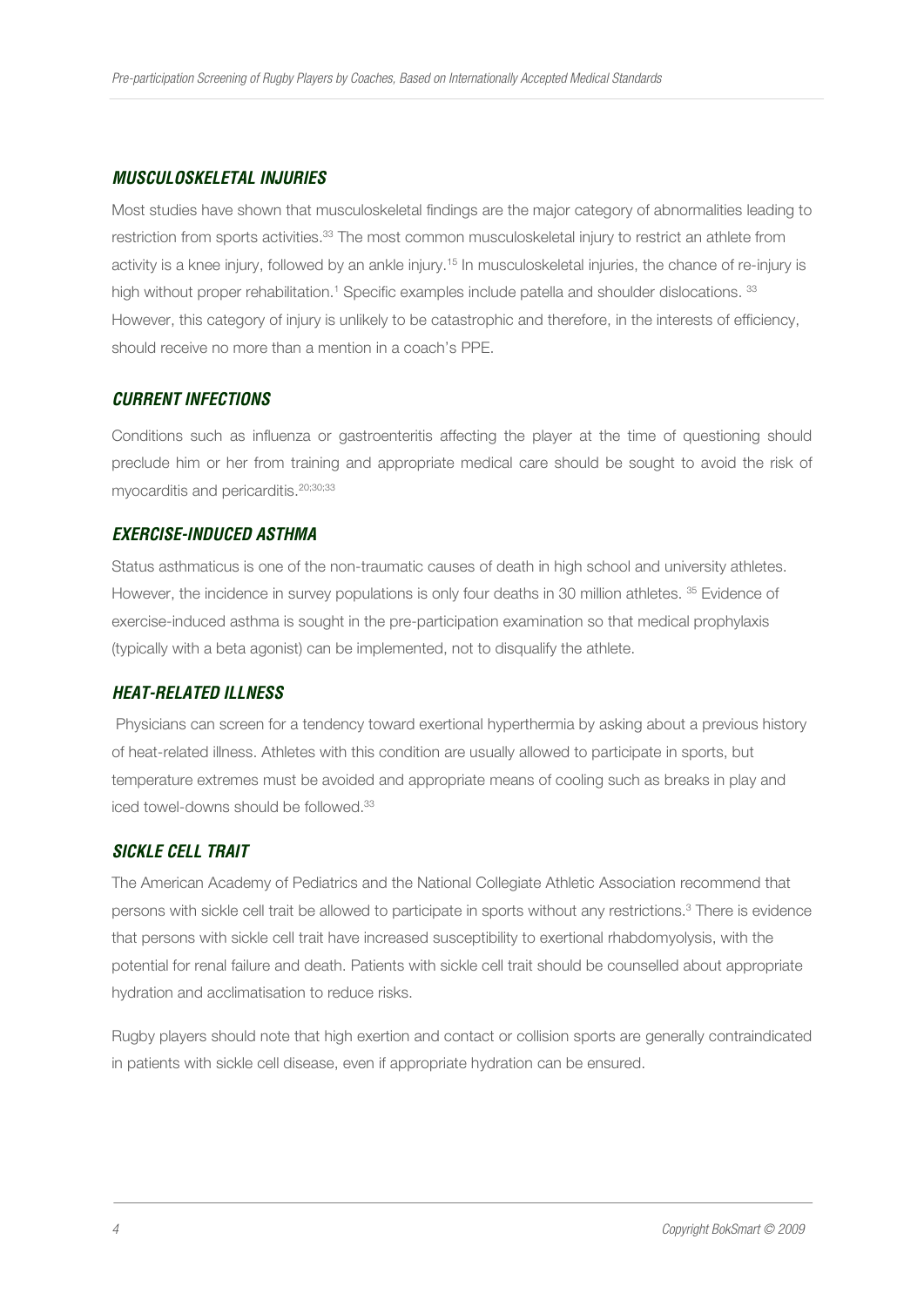#### *SOLITARY ORGANS*

Whether athletes, with only one of a paired organ, especially one kidney, should participate in sport, particularly collision sports such as rugby, is a topic of controversy. All such patients need to understand the risks so they can make an informed decision. Patients with a single kidney which is polycystic or abnormally located should be advise to avoid contact or collision sports.<sup>2</sup>

When an athlete has only one functional eye (with less than 20/40 corrected visual acuity), further evaluation by an ophthalmologist is recommended.<sup>34</sup> These athletes can participate only in sports that permit the use of protective eyewear (such as swimming, track and field, and gymnastics) and do not involve projected objects. Wrestling, boxing and martial arts are contraindicated sports and by inference, rugby must also be regarded as high risk for these individuals.

The only modification for an athlete with one testicle is the use of a protective cup or "box" during contact sports. The chance of injury and the subsequent possibility of loss of fertility should be mentioned in counselling.<sup>2</sup>

#### *OTHER BENEFITS OF SCREENING*

Enquiries about medication use may have several benefits. Firstly, medications may have a direct influence on performance, e.g. antihistamines may cause drowsiness. Secondly, medications may require Therapeutic Use Exemption clearance to prevent the player from failing a drug test. This should be brought to the player's attention. Thirdly, it may serve as a means of determining a medical condition that the player did not feel was worth mentioning because it is such an inherent part of his or her life, e.g. attention deficit disorder, asthma, diabetes or hypertension. Finally, the athlete may mention additional supplements (legal and illegal) that are being consumed.<sup>20;37</sup>

A further benefit of the PPE is the opportunity it affords the coach to gain some insight into a player on a one-to-one basis. Although not specifically targeted in most PPE questionnaires, issues not directly related to sport but affecting the player's lifestyle such as smoking, alcohol and drug use may emerge during the questioning, affording counselling, formal or informal, to be given in these areas.<sup>2</sup>

#### *ETHICAL CONSIDERATIONS*

The coach, as a lay person, should not necessarily be privy to medical information that the player may regard as confidential. Hence, an option should be included in the survey that allows the player to share this information with a medical practitioner in private, particularly if this information, for example HIV infection, has implications for the player and others' participation in exercise.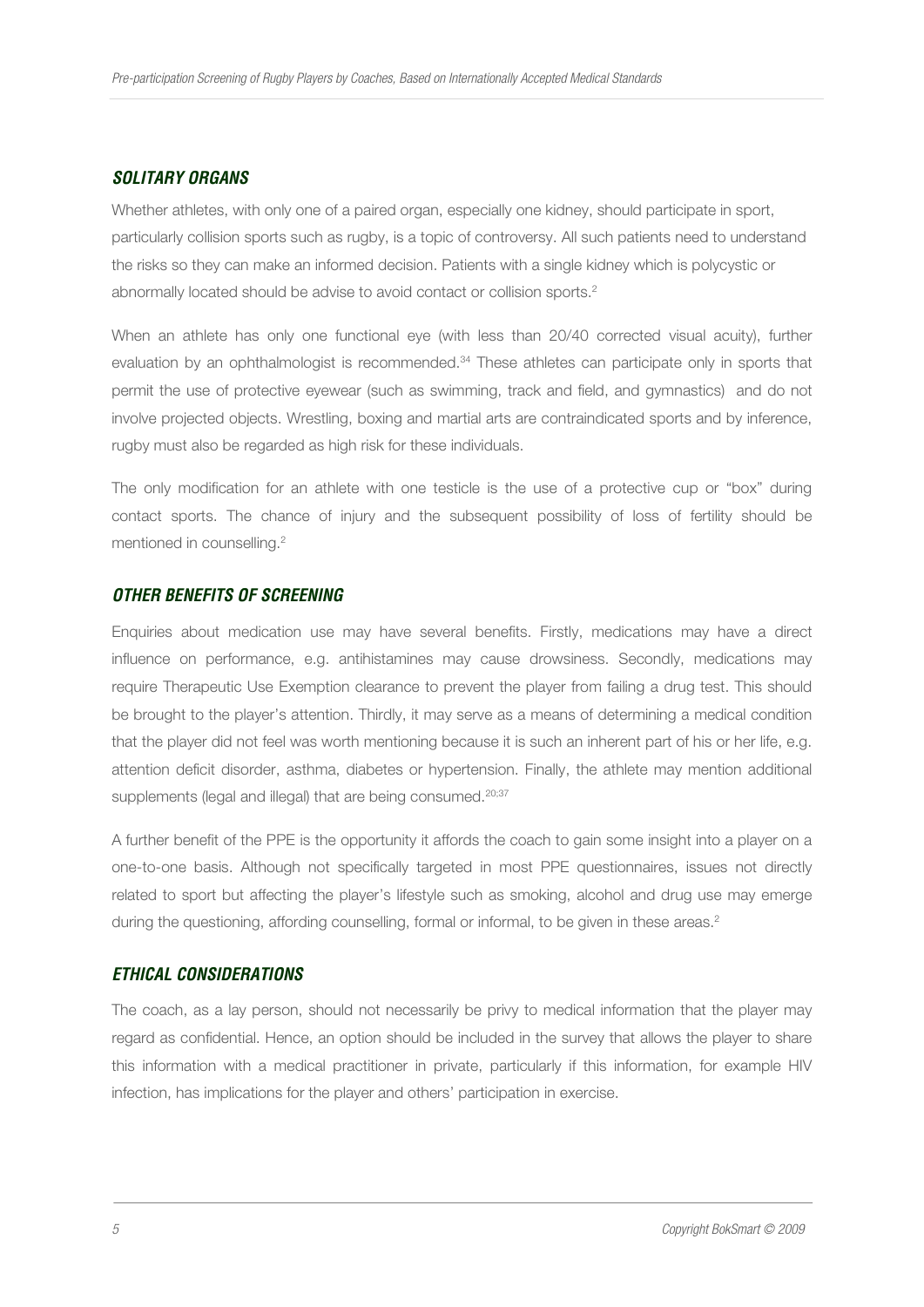#### *FITNESS ASSESSMENT*

Although the coach does not have the advantage of getting information from a physical examination to complement the history, he or she is afforded the benefit of seeing the athlete under conditions of physical stress when training. This can be utilised as a screening tool in itself and a sort of field 'stress test'. In particular, players who fail to cope with exercise that their peers find reasonable, those who show a marked decrease from previous levels of performance, who describe symptoms during or following exercise, or who appear hindered by injury should be referred for medical evaluation.<sup>20;30;33</sup>

#### *CONCLUSION*

In an amateur sporting environment where pre-participation screening is sparingly utilised, the use of a screening tool administered by rugby coaches could significantly and positively impact on the detection and reduction of potentially catastrophic illness and injury. A review of relevant literature shows the player's medical and family history to be the most important part of the screen and is therefore within the parameters of such a questionnaire. In particular, this would aim at detecting a higher risk for cardiacrelated sudden death, concussion and other neurological injuries.

#### *AUTHOR BIOGRAPHY:*

Dr Patricios is a sports physician in Johannesburg, director of Morningside Sports Medicine and serves on the South African Rugby Medical Association.

#### *REFERENCES*

- 1. Abbott HG, Kress JB. Preconditioning in the prevention of knee injuries. Arch Phys Med Rehabil 1969;50:326-33.
- 2. Abdulla, A, The Pre-Participation of Athletes. Middle Eastern Journal of Family Medicine 2007 5(4), 17-20.
- 3. American Academy of Pediatrics Committee on Sports Medicine. Recommendations for participation in competitive sports. Pediatrics 1988; 81:737-9.
- 4. American Heart Association. Cardiovascular preparticipation screening of competitive athletes. Med Sci Sports Exerc 1996;28:1445-52.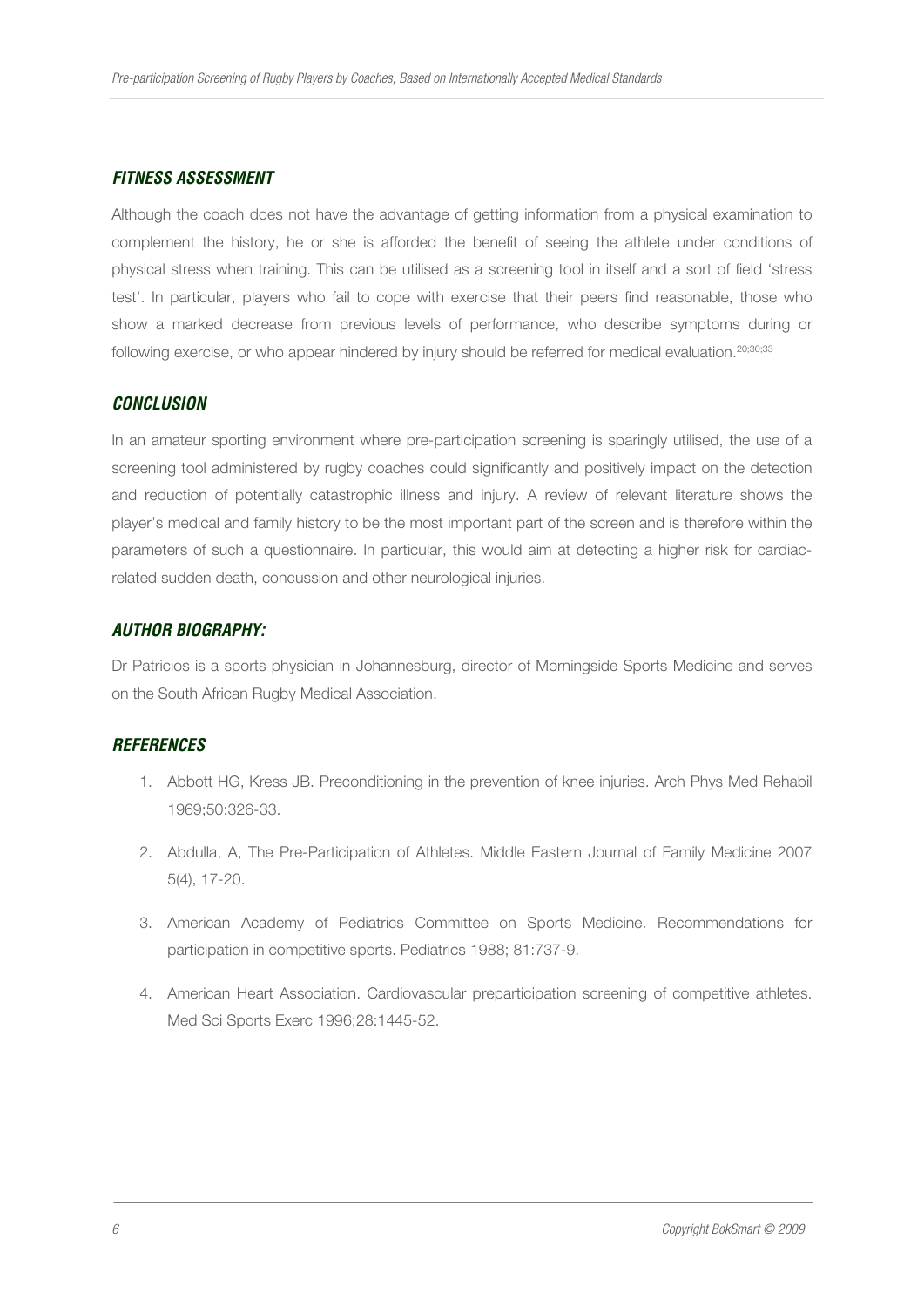- 5. Aubry M, Cantu R, Dvorak J, Graf-Baumann T, Johnston K, Kelly J, Lovell M, McCrory P, Meeuwisse W, Schamasch P. Summary and agreement statement of the First International Conference on Concussion in Sport, Vienna 2001. Recommendations for the improvement of safety and health of athletes who may suffer concussive injuries. Br J Sports Med 2002;36:6-10.
- 6. Basilico FC. Cardiovascular disease in athletes. Am J Sports Med 1999; 27: 108–21.
- 7. Cantu RC. Cerebral concussion in sport. Management and prevention. Sports Med 1992;14:64- 74.
- 8. Cantu RC. Second-impact syndrome. Clin Sports Med 1998;17:37-44.
- 9. Cantu RC, Bailes JE, Wilberger JE. Guidelines for return to contact or collision sport after a cervical spine injury. Clin Sports Med 1998;17:137-46.
- 10. Collins, MW, Lovell, MR, Iverson GL, Cantu R, Maroon J, Field M. Cumulative Effects of Concussion in High School Athletes. Neurosurgery; 51:1175-1181, 2002.
- 11. Fuller, C, Ojelade, E. Preparticipation medical evaluation in professional sport in the UK: theory or practice? Br J Sports Med 2007;41:890-896
- 12. Garrick JG. Preparticipation orthopaedic screening evaluation. Clin J Sport Med 2004; 14:123– 6.
- 13. Giza, GC and Houda, DA. The Neurometabolic Cascade of Concussion. Jrnl of Ath Tr 2001;31(3);228-235.
- 14. Gioia G and Collins M. Acute Concussion Evaluation (ACE). Heads Up: Brain Injury In Sport Your Practice Tool Kit. Center for Disease Control, www.cdc.gov/ncipc/pub-res/tbi\_toolkit/tbi/ACE, modified June 2007.
- 15. Gott VL, Pyeritz RE, Magovern GJ, Cameron DE, McKusick VA. Surgical treatment of aneurysms of the ascending aorta in the Marfan syndrome. N Engl J Med 1986;314:1070-4.
- 16. Grafe MW, Paul GR, Foster TE. The preparticipation sports examination for high school and college athletes. Clin Sports Med 1997;16:569-91.
- 17. Guskiewicz, KM, Bruce, SL, Cantu, RC, Ferrara, MS, Kelly, JP, McCrea, M, Putukian, M, McCleod, TC,. National Athletic Trainers Position Statement on the Management of Sportsrelated Concussion. J Ath Tr 2004;39;278-295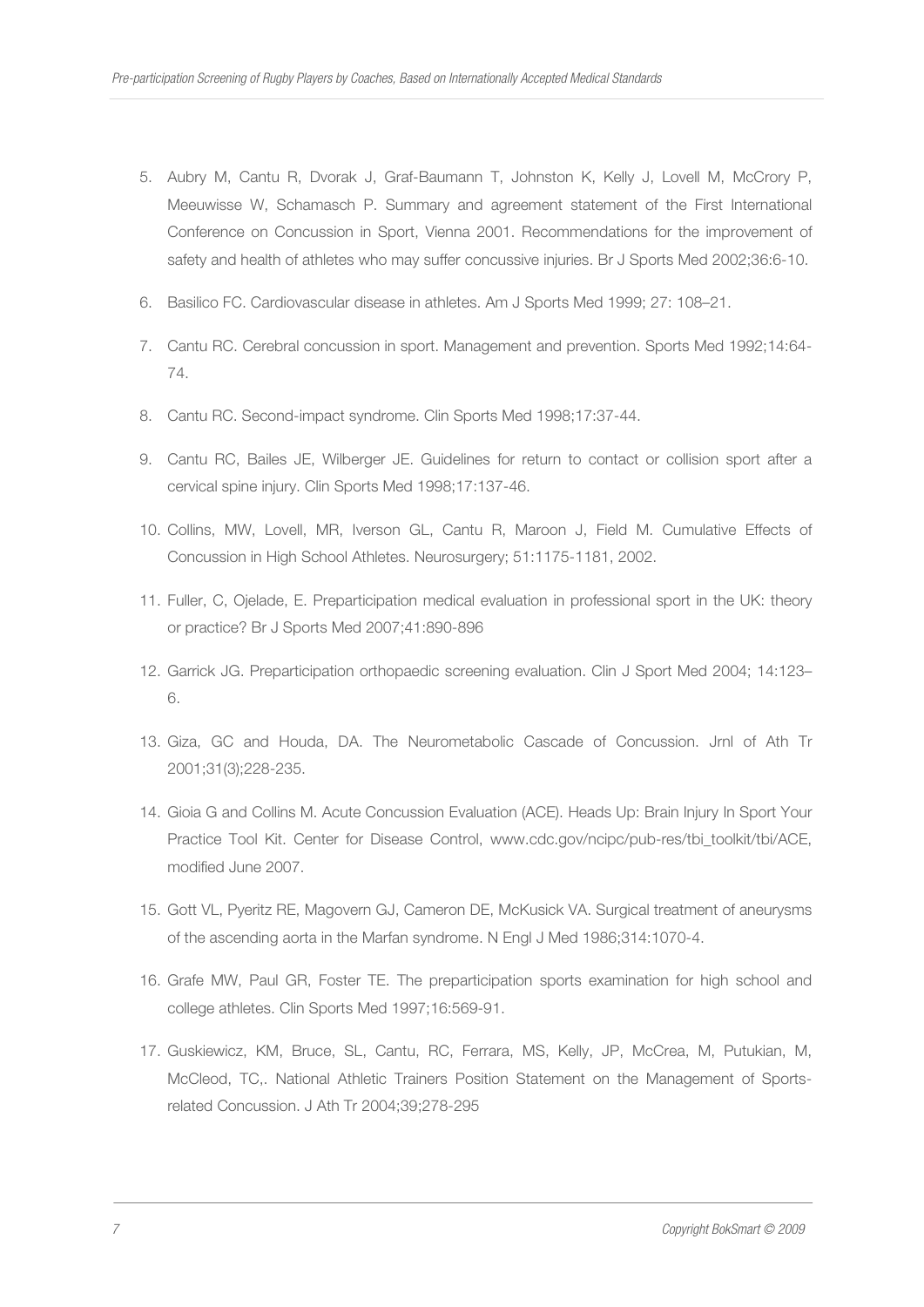- 18. Herring, SA, Bergfield, JA, Boland, A, Boyajain-O'Neil, LA, Cantu, RC, Hershmann, E, Indelicato, P, Jaffe, R, Kibler, WB, McKeag, DB, Pedlag, R, Putukian, M. ACSM Team Physician Consensus Statement: Concussion (Mild Tarumatic Brain Injury) and the Team Physician. Med Sc Sport Ex 2006;2;395-399
- 19. Holtzhausen L, Schwellnus M, Jakoet I, Pretorius A. Pre-season assessment of South African players in the 1999 rugby Super 12 competition. S A Journal Sports Medicine 2002;9:15-
- 20. Krowchuk DP. The preparticipation athletic examination: a closer look. Pediatr Ann 1997;26:37- 49.
- 21. Kurowski, K and Chandran, S. The Preparticipation Athletic Evaluation. Am Fam Physician 2000;61:2683-90,2696-8
- 22. Lerakis S, Sheahan RG, Stouffer GA. Hypertrophic cardiomyopathy. Am J Med Sci 1997;314:324-9
- 23. Maron BJ, Isner JM, McKenna WJ. 26th Bethesda conference: recommendations for determining eligibility for competition in athletes with cardiovascular abnormalities. Med Sci Sports Exerc 1994; 26:S261-7.
- 24. Maron BJ. Hypertrophic cardiomyopathy. Lancet 1997;350:127-33
- 25. Maron BJ, Shirani J, Poliac LC, Mathenge R, Roberts WC, Mueller FO. Sudden death in young competitive athletes. JAMA 1996;276:199-204.
- 26. Maron BJ, Casey SA, Poliac LC, Gohman TE, Almquist AK, Aeppli DM. Clinical course of hypertrophic cardiomyopathy in a regional United States cohort. JAMA 1999;281:650-5.
- 27. Maron BJ, Thompson PD, Puffer JC, et al. Cardiovascular preparticipation screening of competitive athletes. Circulation 1996; 94: 850–6.
- 28. Maron BJ. How should we screen competitive athletes for cardiovascular disease? Eur Heart J 2005; 26: 428–30.
- 29. McCrory P. Preparticipation assessment for head injury. Clin J Sport Med 2004; 14: 139–44.
- 30. McCrory P, Kemp SPT. Rugby Football Union and CogSport concussion management handbook. Twickenham: Rugby Football Union, 2003.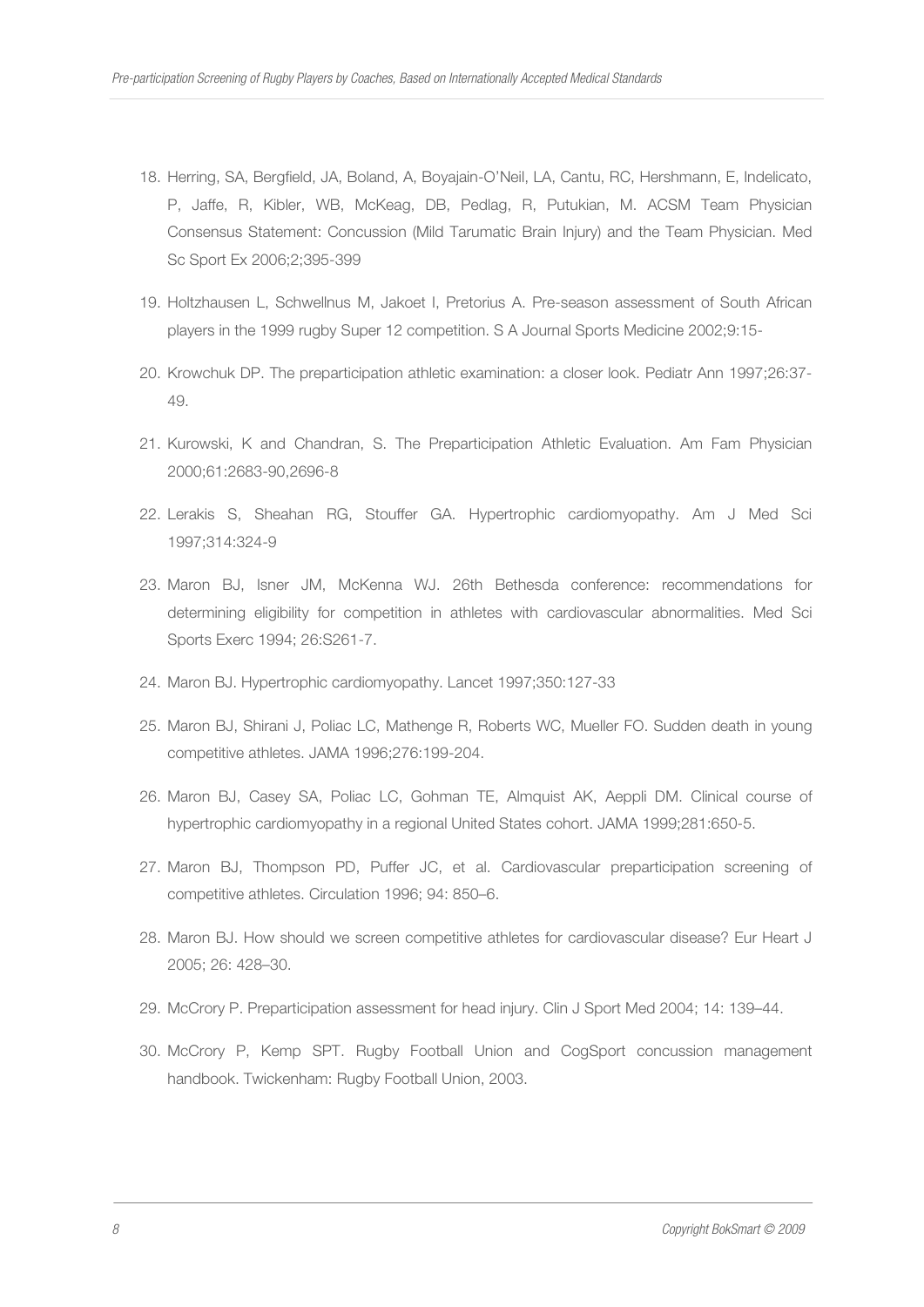- 31. Morphet JAM. Screening for Sudden Cardiac Death In Adolescent Athletes. Perspect Cardiol 2001;17(8):37-47.
- 32. Noakes T, Du Plessis M. Common rugby injuries, including anatomical sites and mechanisms of injury. Rugby without risk. Cape Town: J.L. van Schaik, 1996;45-86.
- 33. Smith DM. Preparticipation physical evaluation. 2d ed. Minneapolis: Physician and Sports Medicine, 1997.
- 34. Smith J, Laskowski ER. The preparticipation physical examination. Mayo Clin Proc 1998;73:419- 29.
- 35. Stock JG, Cornell FM. Prevention of sports-related eye injury. Am Fam Physician 1991;44:515- 20.
- 36. Van Camp SP, Bloor CM, Mueller FO, Cantu RC, Olson HG. Nontraumatic sports death in high school and college athletes. Med Sci Sports Exerc 1995;27:641-7.
- 37. Wappes JR (executive editor). Preparticipation physical evaluation, 3rd edition. Minneapolis: McGraw Hill, 2005.
- 38. Welder AA, Melchert RB. Cardiotoxic effects of cocaine and anabolic-androgenic steroids in the athlete. J Pharmacol Toxicol Methods 1993;29:61-8.

## *TABLE 1: CARDIOVASCULAR SCREENING HISTORY FOR PRE-PARTICIPATION EXAMINATIONS: CRITICAL QUESTIONS <sup>20</sup>*

Exertional chest pain or discomfort, or shortness of breath?

Exertional syncope or near-syncope, or unexpected fatigue?

Past detection of cardiac murmur or systemic hypertension?

Known family history of hypertrophic cardiomyopathy, other cardiomyopathies, long QT syndrome, Marfan syndrome, significant dysrhythmias?

Family history of premature death or known disabling cardiovascular disease in a first- or second-order relative younger than 50 years? (More concern if younger than 40 years.)